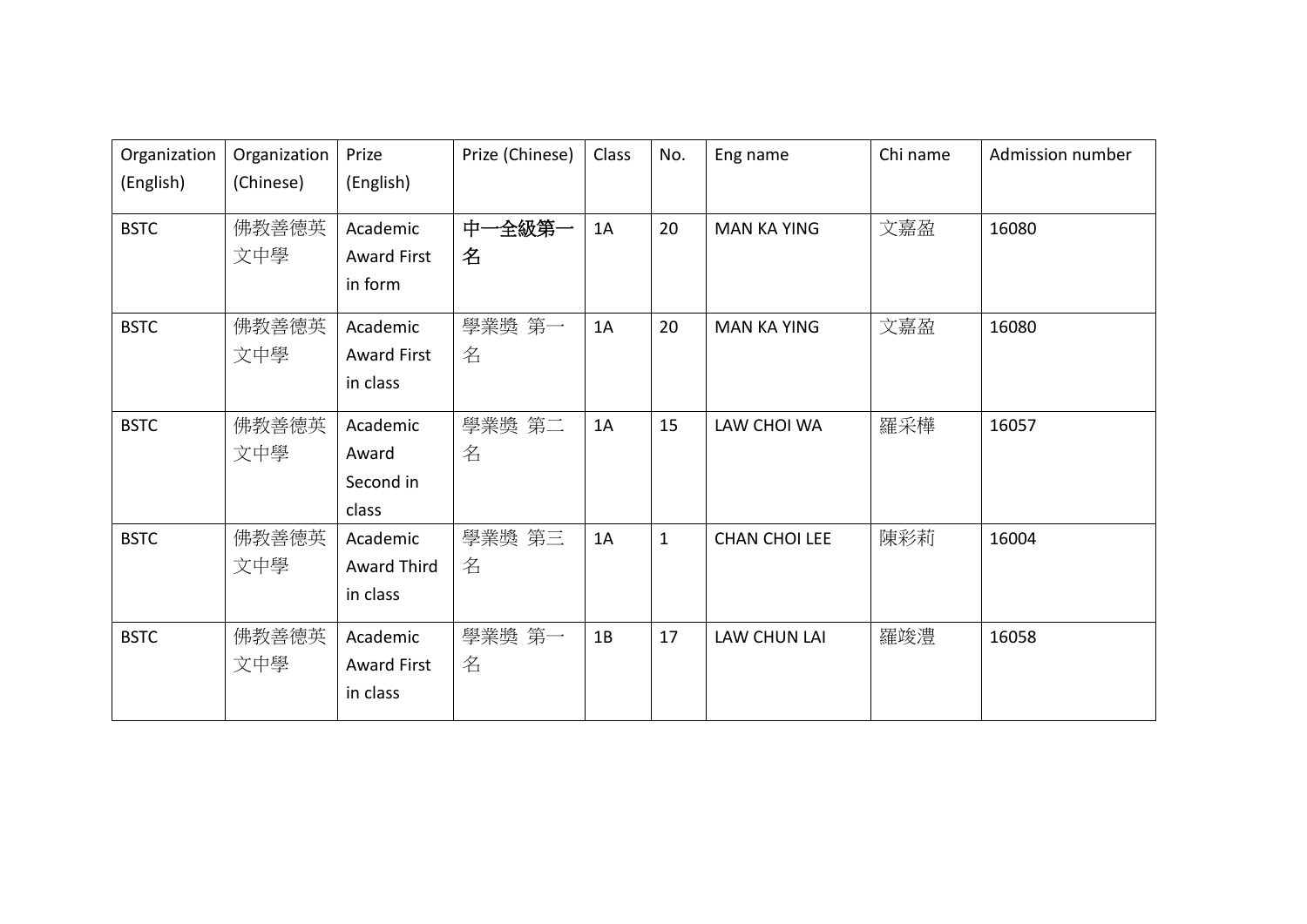| <b>BSTC</b> | 佛教善德英 | Academic           | 學業獎 第二 | 1B             | $\mathbf{1}$   | <b>CHAN CHEUK HIN</b>  | 陳綽軒 | 16002 |
|-------------|-------|--------------------|--------|----------------|----------------|------------------------|-----|-------|
|             | 文中學   | Award              | 名      |                |                |                        |     |       |
|             |       | Second in          |        |                |                |                        |     |       |
|             |       | class              |        |                |                |                        |     |       |
| <b>BSTC</b> | 佛教善德英 | Academic           | 學業獎 第三 | 1B             | 10             | <b>FUNG SIN TO</b>     | 馮羨淘 | 16038 |
|             | 文中學   | <b>Award Third</b> | 名      |                |                |                        |     |       |
|             |       | in class           |        |                |                |                        |     |       |
| <b>BSTC</b> | 佛教善德英 | Academic           | 學業獎 第一 | 1 <sup>C</sup> | 17             | LAU WAI YIN EGAN       | 劉韋賢 | 16056 |
|             | 文中學   | <b>Award First</b> | 名      |                |                |                        |     |       |
|             |       | in class           |        |                |                |                        |     |       |
| <b>BSTC</b> | 佛教善德英 | Academic           | 學業獎 第二 | 1 <sup>C</sup> | 21             | LI SZE MAN             | 李詩敏 | 16070 |
|             | 文中學   | Award              | 名      |                |                |                        |     |       |
|             |       | Second in          |        |                |                |                        |     |       |
|             |       | class              |        |                |                |                        |     |       |
| <b>BSTC</b> | 佛教善德英 | Academic           | 學業獎 第三 | 1 <sup>C</sup> | $\overline{7}$ | CHEUNG TSUN PO         | 張峻溥 | 16026 |
|             | 文中學   | Award Third        | 名      |                |                |                        |     |       |
|             |       | in class           |        |                |                |                        |     |       |
| <b>BSTC</b> | 佛教善德英 | Academic           | 學業獎 第一 | 1D             | $\overline{2}$ | <b>CHAN CHING YUEN</b> | 陳政元 | 16003 |
|             | 文中學   | <b>Award First</b> | 名      |                |                |                        |     |       |
|             |       | in class           |        |                |                |                        |     |       |
|             |       |                    |        |                |                |                        |     |       |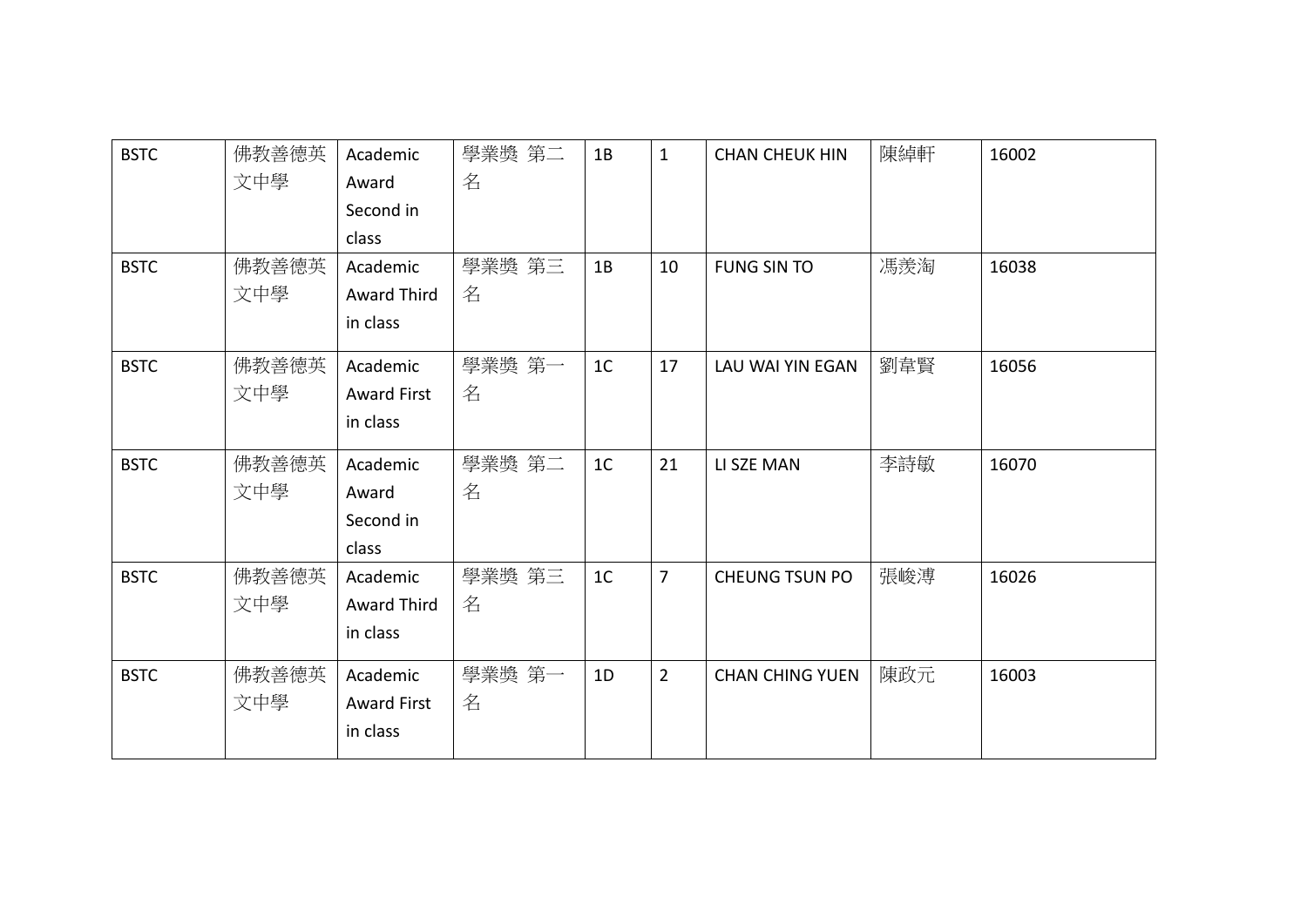| <b>BSTC</b> | 佛教善德英 | Academic           | 學業獎 第二 | 1D | 18 | LUO HO LEONG         | 羅皓亮 | 16077 |
|-------------|-------|--------------------|--------|----|----|----------------------|-----|-------|
|             | 文中學   | Award              | 名      |    |    |                      |     |       |
|             |       | Second in          |        |    |    |                      |     |       |
|             |       | class              |        |    |    |                      |     |       |
| <b>BSTC</b> | 佛教善德英 | Academic           | 學業獎 第三 | 1D | 9  | <b>HUANG KA KI</b>   | 黃嘉琪 | 16043 |
|             | 文中學   | Award Third        | 名      |    |    |                      |     |       |
|             |       | in class           |        |    |    |                      |     |       |
| <b>BSTC</b> | 佛教善德英 | Academic           | 中二全級第一 | 2A | 26 | <b>NG KA YAN</b>     | 吳嘉恩 | 15089 |
|             | 文中學   | <b>Award First</b> | 名      |    |    |                      |     |       |
|             |       | in form            |        |    |    |                      |     |       |
| <b>BSTC</b> | 佛教善德英 | Academic           | 學業獎 第一 | 2A | 26 | <b>NG KA YAN</b>     | 吳嘉恩 | 15089 |
|             | 文中學   | <b>Award First</b> | 名      |    |    |                      |     |       |
|             |       | in class           |        |    |    |                      |     |       |
| <b>BSTC</b> | 佛教善德英 | Academic           | 學業獎 第二 | 2A | 16 | LAM HOI TUNG         | 林凱彤 | 15053 |
|             | 文中學   | Award              | 名      |    |    |                      |     |       |
|             |       | Second in          |        |    |    |                      |     |       |
|             |       | class              |        |    |    |                      |     |       |
| <b>BSTC</b> | 佛教善德英 | Academic           | 學業獎 第三 | 2A | 9  | <b>CHENG WING KI</b> | 鄭詠琪 | 15021 |
|             | 文中學   | Award Third        | 名      |    |    |                      |     |       |
|             |       | in class           |        |    |    |                      |     |       |
|             |       |                    |        |    |    |                      |     |       |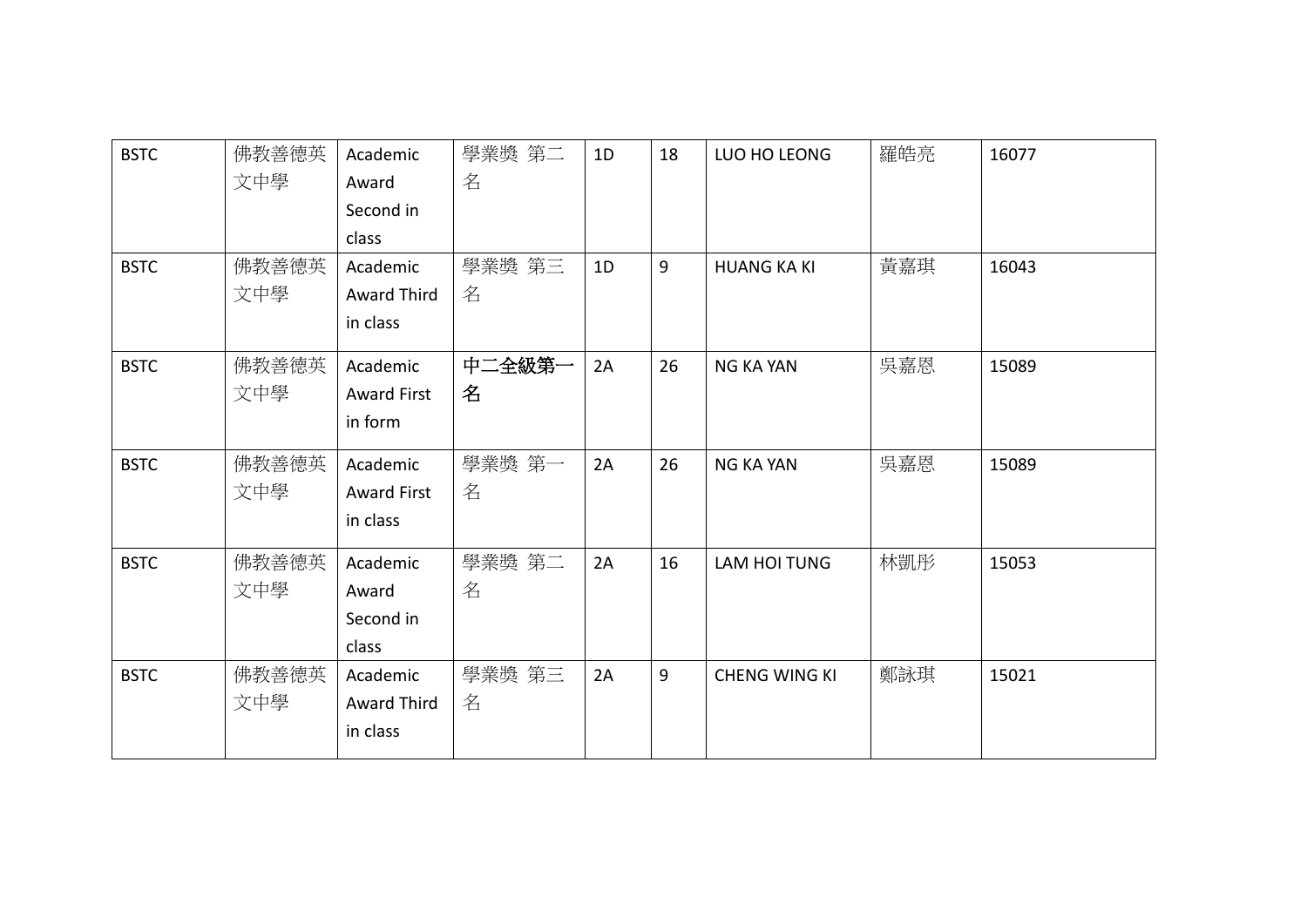| <b>BSTC</b> | 佛教善德英 | Academic           | 學業獎 第一 | 2B | 12             | <b>KWOK MARCO</b>    | 郭思源 | 15049 |
|-------------|-------|--------------------|--------|----|----------------|----------------------|-----|-------|
|             | 文中學   | <b>Award First</b> | 名      |    |                |                      |     |       |
|             |       | in class           |        |    |                |                      |     |       |
| <b>BSTC</b> | 佛教善德英 | Academic           | 學業獎 第二 | 2B | $\overline{4}$ | <b>CHAN SUM YUET</b> | 陳心悅 | 15012 |
|             | 文中學   | Award              | 名      |    |                | <b>GLADYS</b>        |     |       |
|             |       | Second in          |        |    |                |                      |     |       |
|             |       | class              |        |    |                |                      |     |       |
| <b>BSTC</b> | 佛教善德英 | Academic           | 學業獎 第三 | 2B | 22             | LUNG WING SHAN       | 龍穎姍 | 15082 |
|             | 文中學   | <b>Award Third</b> | 名      |    |                |                      |     |       |
|             |       | in class           |        |    |                |                      |     |       |
| <b>BSTC</b> | 佛教善德英 | Academic           | 學業獎 第一 | 2C | $\overline{7}$ | <b>CHIU SHUN YU</b>  | 招舜茹 | 15025 |
|             | 文中學   | <b>Award First</b> | 名      |    |                |                      |     |       |
|             |       | in class           |        |    |                |                      |     |       |
| <b>BSTC</b> | 佛教善德英 | Academic           | 學業獎 第二 | 2C | 30             | WONG YU HIN          | 黃裕軒 | 15112 |
|             | 文中學   | Award              | 名      |    |                |                      |     |       |
|             |       | Second in          |        |    |                |                      |     |       |
|             |       | class              |        |    |                |                      |     |       |
| <b>BSTC</b> | 佛教善德英 | Academic           | 學業獎 第三 | 2C | 26             | PUN YAU NGA          | 潘柔雅 | 15092 |
|             | 文中學   | Award Third        | 名      |    |                |                      |     |       |
|             |       | in class           |        |    |                |                      |     |       |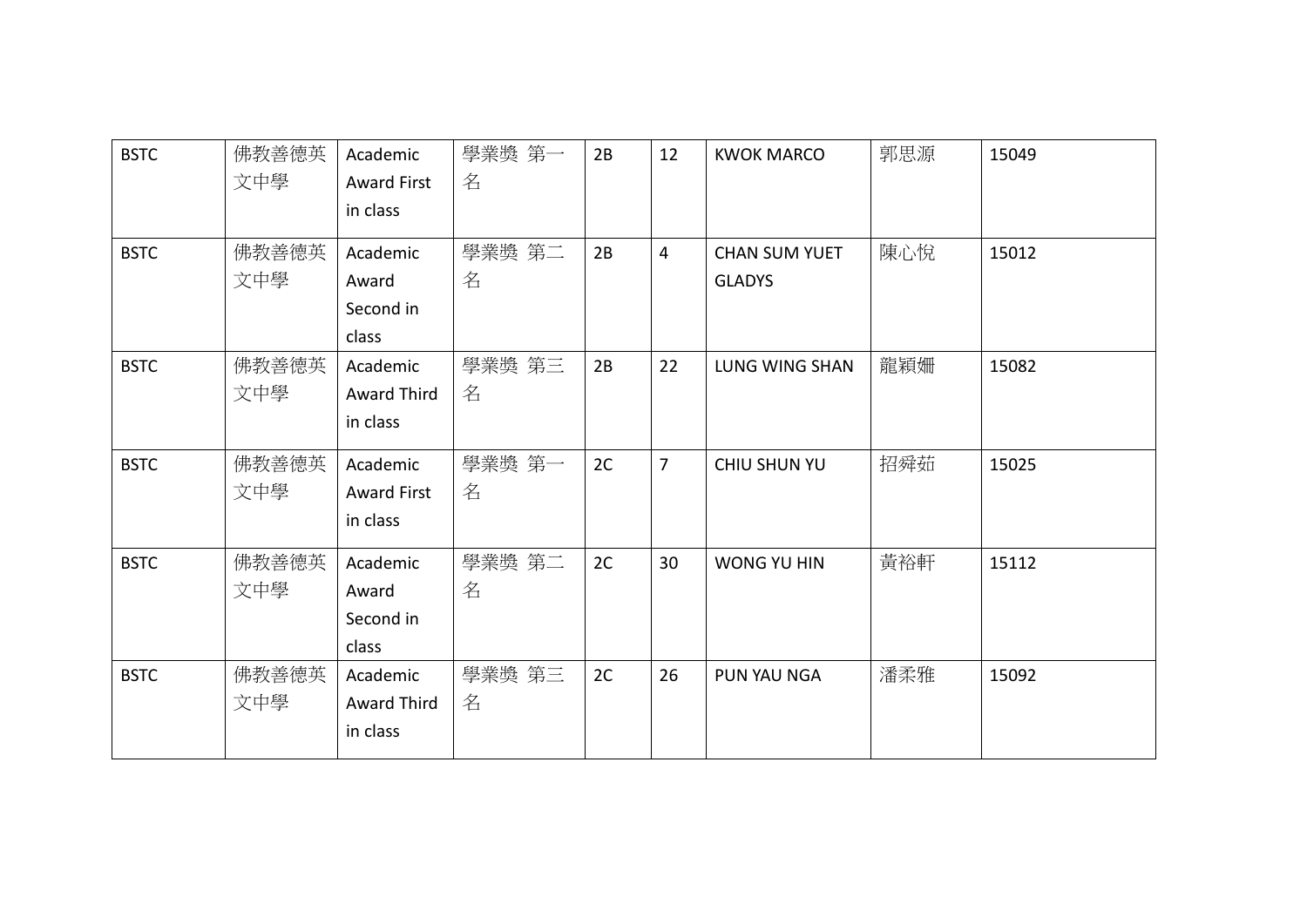| <b>BSTC</b> | 佛教善德英<br>文中學 | Academic<br><b>Award First</b><br>in class | 學業獎 第一<br>名 | 2D | 26 | <b>TSE KAI YEUNG</b> | 謝啟揚 | 15102 |
|-------------|--------------|--------------------------------------------|-------------|----|----|----------------------|-----|-------|
| <b>BSTC</b> | 佛教善德英<br>文中學 | Academic<br>Award<br>Second in<br>class    | 學業獎 第二<br>名 | 2D | 15 | LI SZE TING          | 李詩婷 | 15071 |
| <b>BSTC</b> | 佛教善德英<br>文中學 | Academic<br>Award Third<br>in class        | 學業獎 第三<br>名 | 2D | 20 | <b>NG HOI HIM</b>    | 吳愷謙 | 15087 |
| <b>BSTC</b> | 佛教善德英<br>文中學 | Academic<br><b>Award First</b><br>in form  | 中三全級第一<br>名 | 3D | 9  | HO CHI HIN           | 何誌軒 | 14035 |
| <b>BSTC</b> | 佛教善德英<br>文中學 | Academic<br><b>Award First</b><br>in class | 學業獎 第一<br>名 | 3A | 8  | <b>CHI HO TIN</b>    | 池浩田 | 14022 |
| <b>BSTC</b> | 佛教善德英<br>文中學 | Academic<br>Award<br>Second in<br>class    | 學業獎 第二<br>名 | 3A | 12 | <b>KU YUEN KIU</b>   | 顧婉橋 | 14041 |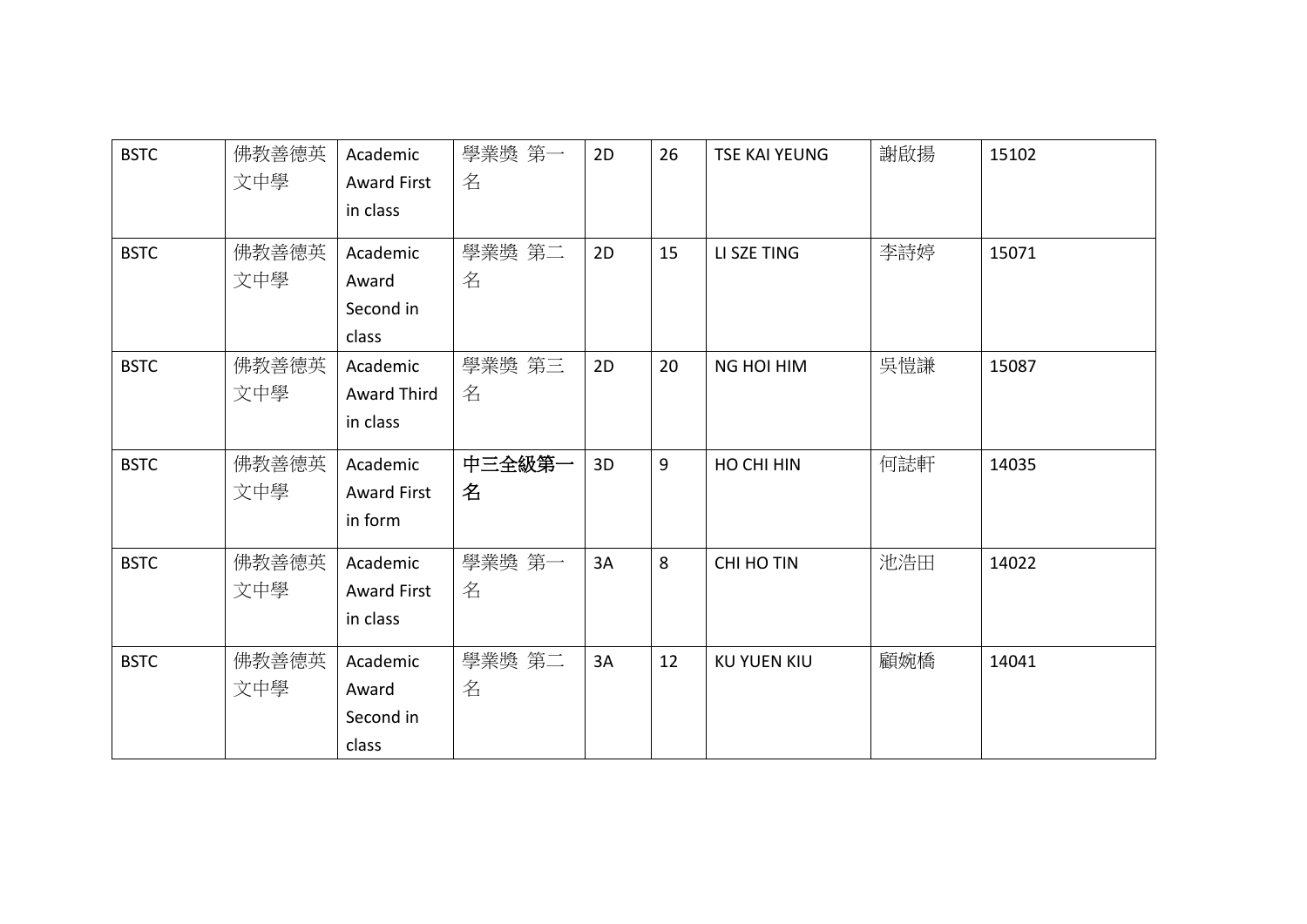| <b>BSTC</b> | 佛教善德英<br>文中學 | Academic<br>Award Third<br>in class        | 學業獎 第三<br>名 | 3A | $\overline{2}$ | <b>CHAN KA WAH</b>               | 陳嘉鏵 | 14006 |
|-------------|--------------|--------------------------------------------|-------------|----|----------------|----------------------------------|-----|-------|
| <b>BSTC</b> | 佛教善德英<br>文中學 | Academic<br><b>Award First</b><br>in class | 學業獎 第一<br>名 | 3B | 24             | <b>SALIMAN KAM</b><br><b>MAN</b> | 錦雯  | 14094 |
| <b>BSTC</b> | 佛教善德英<br>文中學 | Academic<br>Award<br>Second in<br>class    | 學業獎 第二<br>名 | 3B | $\overline{3}$ | <b>CHAN LIK HIN</b>              | 陳力顯 | 14007 |
| <b>BSTC</b> | 佛教善德英<br>文中學 | Academic<br><b>Award Third</b><br>in class | 學業獎 第三<br>名 | 3B | 5              | CHAU WAI HO                      | 周煒皓 | 13027 |
| <b>BSTC</b> | 佛教善德英<br>文中學 | Academic<br><b>Award First</b><br>in class | 學業獎 第一<br>名 | 3C | 18             | LO YIU FAI                       | 勞耀輝 | 14076 |
| <b>BSTC</b> | 佛教善德英<br>文中學 | Academic<br>Award<br>Second in<br>class    | 學業獎 第二<br>名 | 3C | 30             | YIP PAK TO PACO                  | 葉柏滔 | 14120 |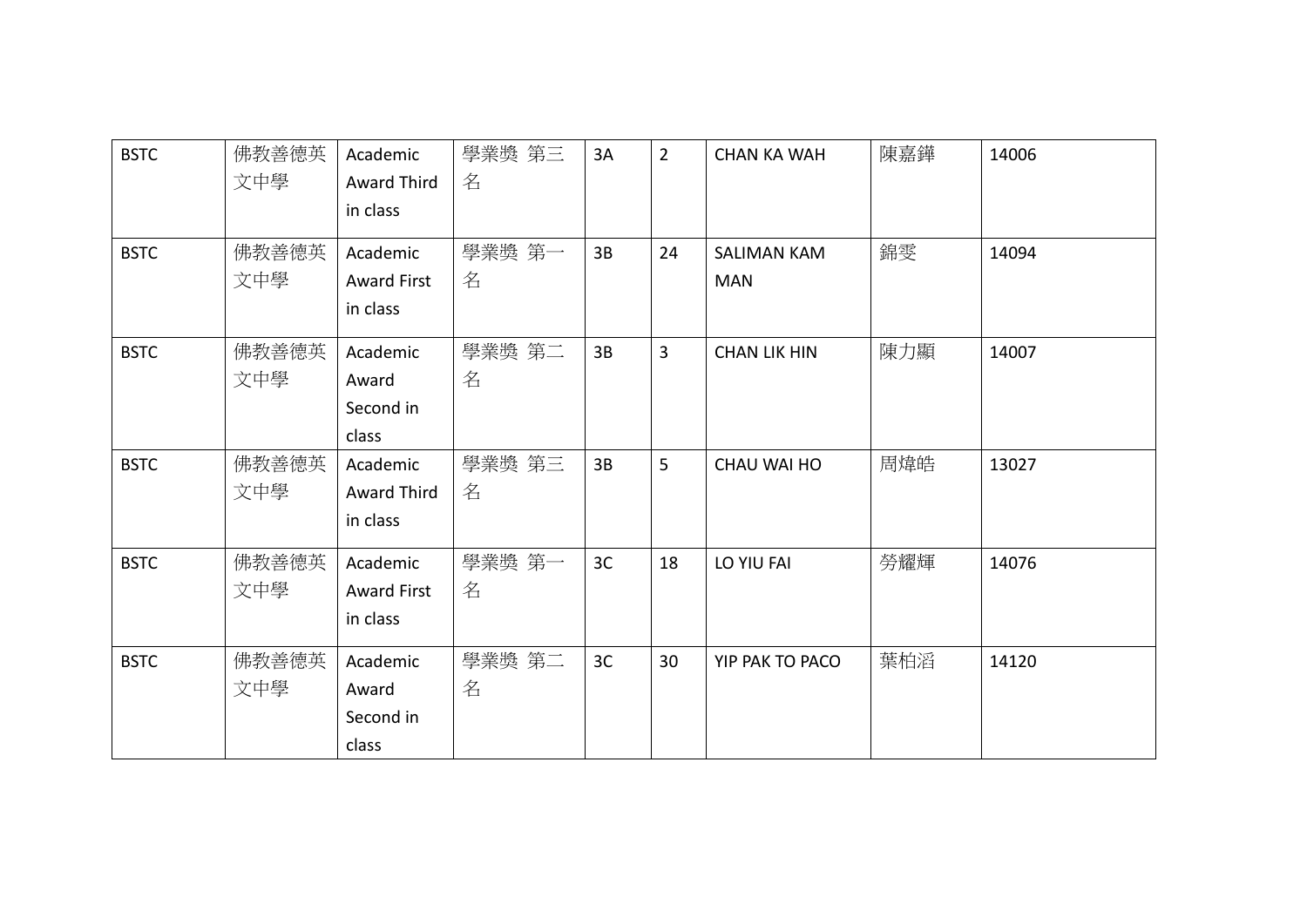| <b>BSTC</b> | 佛教善德英<br>文中學 | Academic<br>Award Third<br>in class        | 學業獎 第三<br>名 | 3 <sup>C</sup> | $\mathbf{1}$ | AU YEUNG WAI YI      | 歐陽慧兒 | 14001 |
|-------------|--------------|--------------------------------------------|-------------|----------------|--------------|----------------------|------|-------|
| <b>BSTC</b> | 佛教善德英<br>文中學 | Academic<br><b>Award First</b><br>in class | 學業獎 第一<br>名 | 3D             | 9            | HO CHI HIN           | 何誌軒  | 14035 |
| <b>BSTC</b> | 佛教善德英<br>文中學 | Academic<br>Award<br>Second in<br>class    | 學業獎 第二<br>名 | 3D             | 29           | <b>SHUM SZE TUNG</b> | 岑司同  | 14096 |
| <b>BSTC</b> | 佛教善德英<br>文中學 | Academic<br>Award Third<br>in class        | 學業獎 第三<br>名 | 3D             | 31           | <b>TSE PAK HONG</b>  | 謝柏匡  | 14105 |
| <b>BSTC</b> | 佛教善德英<br>文中學 | Academic<br><b>Award First</b><br>in form  | 中四全級第一<br>名 | 4A             | 20           | <b>NG KAM HO</b>     | 吳金灝  | 13092 |
| <b>BSTC</b> | 佛教善德英<br>文中學 | Academic<br><b>Award First</b><br>in class | 學業獎 第一<br>名 | 4A             | 20           | <b>NG KAM HO</b>     | 吳金灝  | 13092 |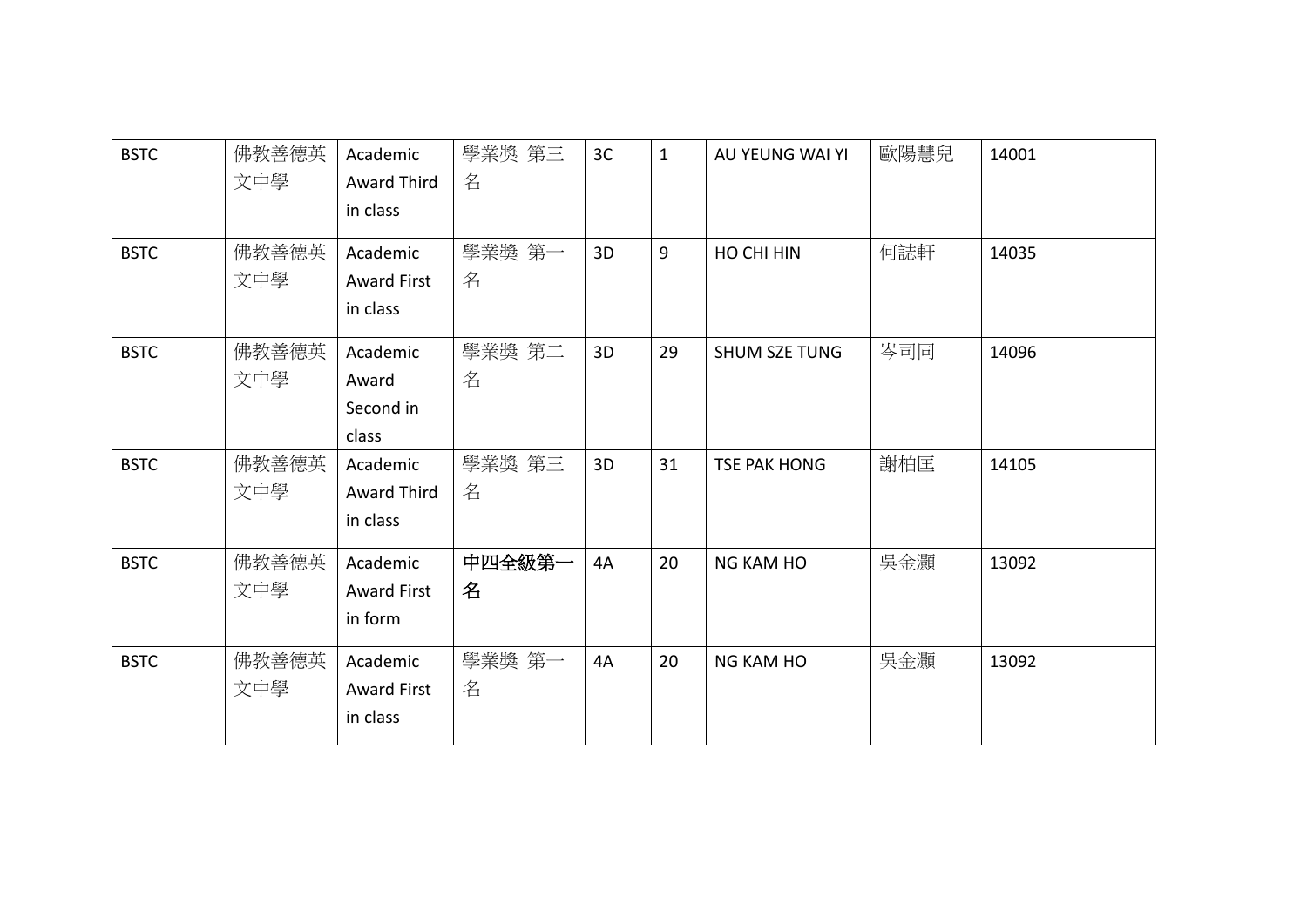| <b>BSTC</b> | 佛教善德英 | Academic           | 學業獎 第二 | 4A | $\overline{7}$ | <b>CHAN WUN LAM</b>   | 陳煥琳 | 13018 |
|-------------|-------|--------------------|--------|----|----------------|-----------------------|-----|-------|
|             | 文中學   | Award              | 名      |    |                |                       |     |       |
|             |       | Second in          |        |    |                |                       |     |       |
|             |       | class              |        |    |                |                       |     |       |
| <b>BSTC</b> | 佛教善德英 | Academic           | 學業獎 第三 | 4A | 6              | <b>CHAN WAI CHING</b> | 陳懷靖 | 13016 |
|             | 文中學   | <b>Award Third</b> | 名      |    |                |                       |     |       |
|             |       | in class           |        |    |                |                       |     |       |
| <b>BSTC</b> | 佛教善德英 | Academic           | 學業獎 第一 | 4B | 13             | <b>KWOK YUI CHIT</b>  | 郭睿哲 | 13060 |
|             | 文中學   | <b>Award First</b> | 名      |    |                |                       |     |       |
|             |       | in class           |        |    |                |                       |     |       |
| <b>BSTC</b> | 佛教善德英 | Academic           | 學業獎 第二 | 4B | 23             | LEUNG WAI LAM         | 梁慧琳 | 13079 |
|             | 文中學   | Award              | 名      |    |                |                       |     |       |
|             |       | Second in          |        |    |                |                       |     |       |
|             |       | class              |        |    |                |                       |     |       |
| <b>BSTC</b> | 佛教善德英 | Academic           | 學業獎 第三 | 4B | $\overline{4}$ | <b>CHAN WING LAM</b>  | 陳穎霖 | 13017 |
|             | 文中學   | Award Third        | 名      |    |                |                       |     |       |
|             |       | in class           |        |    |                |                       |     |       |
| <b>BSTC</b> | 佛教善德英 | Academic           | 學業獎 第一 | 4C | $\overline{2}$ | <b>CHAU CHUN KUEN</b> | 周俊權 | 13024 |
|             | 文中學   | <b>Award First</b> | 名      |    |                |                       |     |       |
|             |       | in class           |        |    |                |                       |     |       |
|             |       |                    |        |    |                |                       |     |       |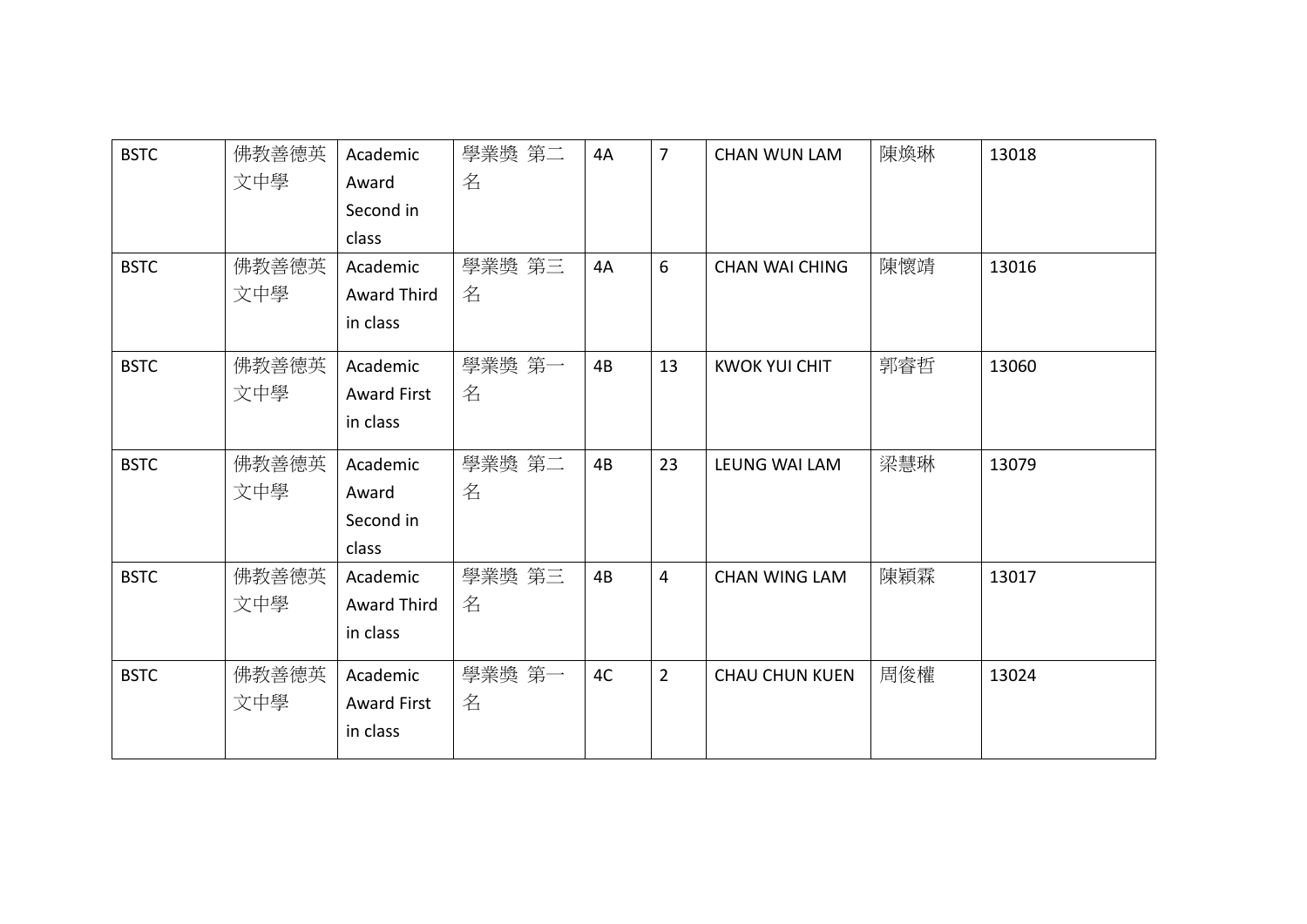| <b>BSTC</b> | 佛教善德英 | Academic           | 學業獎 第二 | 4C | 6              | <b>CHOI WAI LING</b>  | 蔡鏸輘 | 13042 |
|-------------|-------|--------------------|--------|----|----------------|-----------------------|-----|-------|
|             | 文中學   | Award              | 名      |    |                |                       |     |       |
|             |       | Second in          |        |    |                |                       |     |       |
|             |       | class              |        |    |                |                       |     |       |
| <b>BSTC</b> | 佛教善德英 | Academic           | 學業獎 第三 | 4C | 19             | <b>TAM TIP YIN</b>    | 譚疊言 | 13102 |
|             | 文中學   | <b>Award Third</b> | 名      |    |                |                       |     |       |
|             |       | in class           |        |    |                |                       |     |       |
| <b>BSTC</b> | 佛教善德英 | Academic           | 學業獎 第一 | 4D | 18             | <b>MA CHEUK TO</b>    | 馬卓韜 | 13086 |
|             | 文中學   | <b>Award First</b> | 名      |    |                |                       |     |       |
|             |       | in class           |        |    |                |                       |     |       |
| <b>BSTC</b> | 佛教善德英 | Academic           | 學業獎 第二 | 4D | $\overline{4}$ | <b>CHENG YUEN WAI</b> | 鄭元惠 | 13035 |
|             | 文中學   | Award              | 名      |    |                |                       |     |       |
|             |       | Second in          |        |    |                |                       |     |       |
|             |       | class              |        |    |                |                       |     |       |
| <b>BSTC</b> | 佛教善德英 | Academic           | 學業獎 第三 | 4D | 16             | <b>LAU KA KI</b>      | 劉嘉祺 | 13072 |
|             | 文中學   | Award Third        | 名      |    |                |                       |     |       |
|             |       | in class           |        |    |                |                       |     |       |
| <b>BSTC</b> | 佛教善德英 | Academic           | 學業獎 第一 | 4E | 19             | <b>TANG POK LAM</b>   | 鄧博林 | 12116 |
|             | 文中學   | <b>Award First</b> | 名      |    |                |                       |     |       |
|             |       | in class           |        |    |                |                       |     |       |
|             |       |                    |        |    |                |                       |     |       |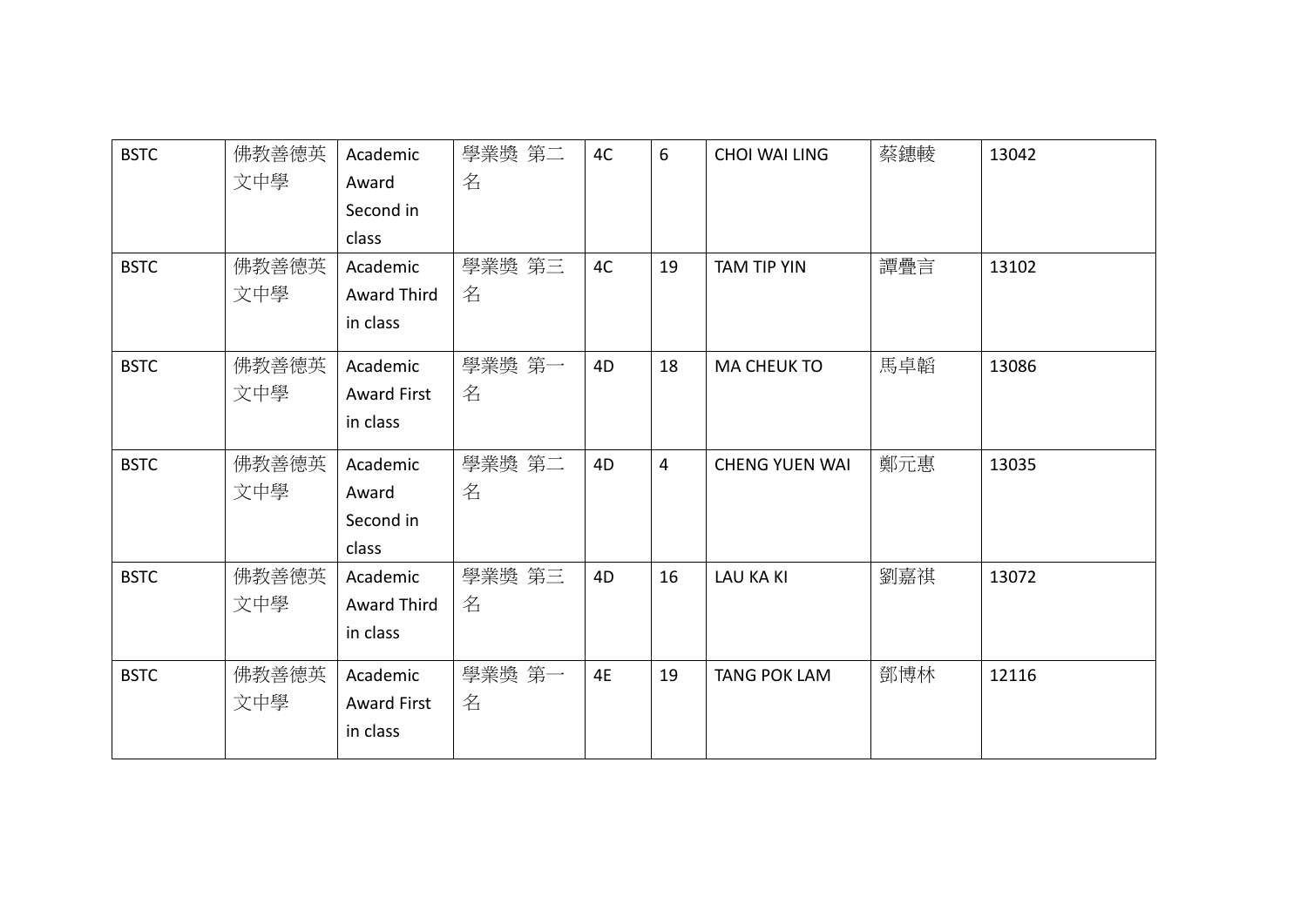| <b>BSTC</b> | 佛教善德英 | Academic           | 學業獎 第二 | 4E        | 11 | <b>LAM WAI KIN</b>  | 林瑋鍵 | 13067 |
|-------------|-------|--------------------|--------|-----------|----|---------------------|-----|-------|
|             | 文中學   | Award              | 名      |           |    |                     |     |       |
|             |       | Second in          |        |           |    |                     |     |       |
|             |       | class              |        |           |    |                     |     |       |
| <b>BSTC</b> | 佛教善德英 | Academic           | 學業獎 第三 | 4E        | 23 | <b>WONG MAN SZE</b> | 黃敏詩 | 13120 |
|             | 文中學   | <b>Award Third</b> | 名      |           |    |                     |     |       |
|             |       | in class           |        |           |    |                     |     |       |
| <b>BSTC</b> | 佛教善德英 | Academic           | 中五全級第一 | <b>5A</b> | 23 | LEUNG HIN PONG      | 梁衍邦 | 13137 |
|             | 文中學   | <b>Award First</b> | 名      |           |    |                     |     |       |
|             |       | in form            |        |           |    |                     |     |       |
| <b>BSTC</b> | 佛教善德英 | Academic           | 學業獎 第一 | 5A        | 23 | LEUNG HIN PONG      | 梁衍邦 | 13137 |
|             | 文中學   | <b>Award First</b> | 名      |           |    |                     |     |       |
|             |       | in class           |        |           |    |                     |     |       |
| <b>BSTC</b> | 佛教善德英 | Academic           | 學業獎 第二 | 5A        | 25 | LI YEE MEI          | 李綺媚 | 12080 |
|             | 文中學   | Award              | 名      |           |    |                     |     |       |
|             |       | Second in          |        |           |    |                     |     |       |
|             |       | class              |        |           |    |                     |     |       |
| <b>BSTC</b> | 佛教善德英 | Academic           | 學業獎 第三 | 5A        | 18 | LAM WAN SO          | 林琿素 | 12059 |
|             | 文中學   | Award Third        | 名      |           |    | <b>CHERYL</b>       |     |       |
|             |       | in class           |        |           |    |                     |     |       |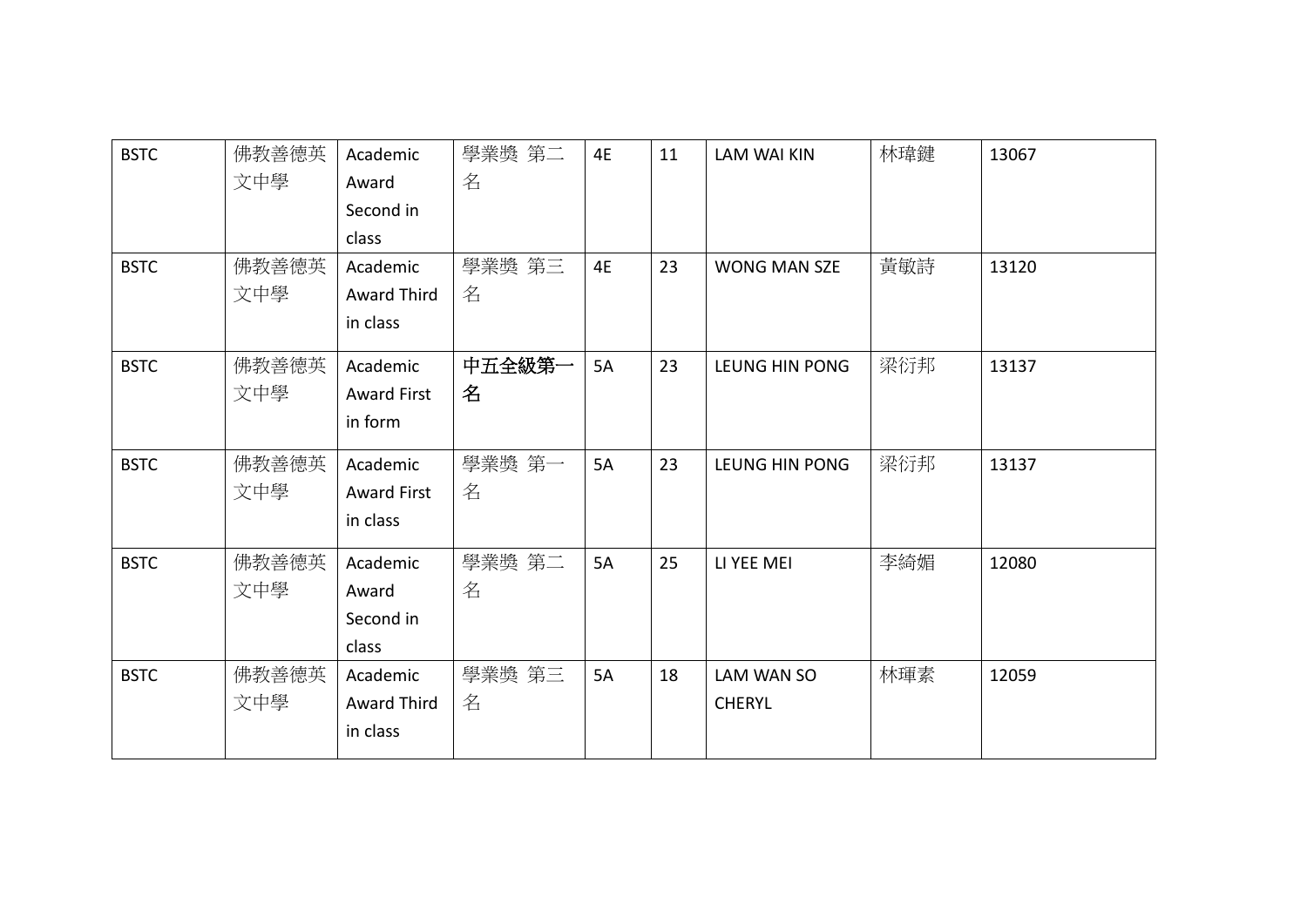| <b>BSTC</b> | 佛教善德英 | Academic           | 學業獎 第一 | 5B | 15 | <b>MOK KA HEI</b> | 莫嘉希 | 12091 |
|-------------|-------|--------------------|--------|----|----|-------------------|-----|-------|
|             | 文中學   | <b>Award First</b> | 名      |    |    |                   |     |       |
|             |       | in class           |        |    |    |                   |     |       |
| <b>BSTC</b> | 佛教善德英 | Academic           | 學業獎 第二 | 5B | 9  | LEUNG KIN PAN     | 梁健濱 | 12069 |
|             | 文中學   | Award              | 名      |    |    |                   |     |       |
|             |       | Second in          |        |    |    |                   |     |       |
|             |       | class              |        |    |    |                   |     |       |
| <b>BSTC</b> | 佛教善德英 | Academic           | 學業獎 第三 | 5B | 25 | YIU KWONG CHUN    | 姚光俊 | 12139 |
|             | 文中學   | Award Third        | 名      |    |    |                   |     |       |
|             |       | in class           |        |    |    |                   |     |       |
| <b>BSTC</b> | 佛教善德英 | Academic           | 學業獎 第一 | 5C | 19 | <b>NG TSZ LAM</b> | 吳子淋 | 12097 |
|             | 文中學   | <b>Award First</b> | 名      |    |    |                   |     |       |
|             |       | in class           |        |    |    |                   |     |       |
| <b>BSTC</b> | 佛教善德英 | Academic           | 學業獎 第二 | 5C | 9  | LAI HO LUN        | 黎浩倫 | 12051 |
|             | 文中學   | Award              | 名      |    |    |                   |     |       |
|             |       | Second in          |        |    |    |                   |     |       |
|             |       | class              |        |    |    |                   |     |       |
| <b>BSTC</b> | 佛教善德英 | Academic           | 學業獎 第三 | 5C | 24 | YIU CHO YI JOEY   | 姚祖兒 | 12138 |
|             | 文中學   | Award Third        | 名      |    |    |                   |     |       |
|             |       | in class           |        |    |    |                   |     |       |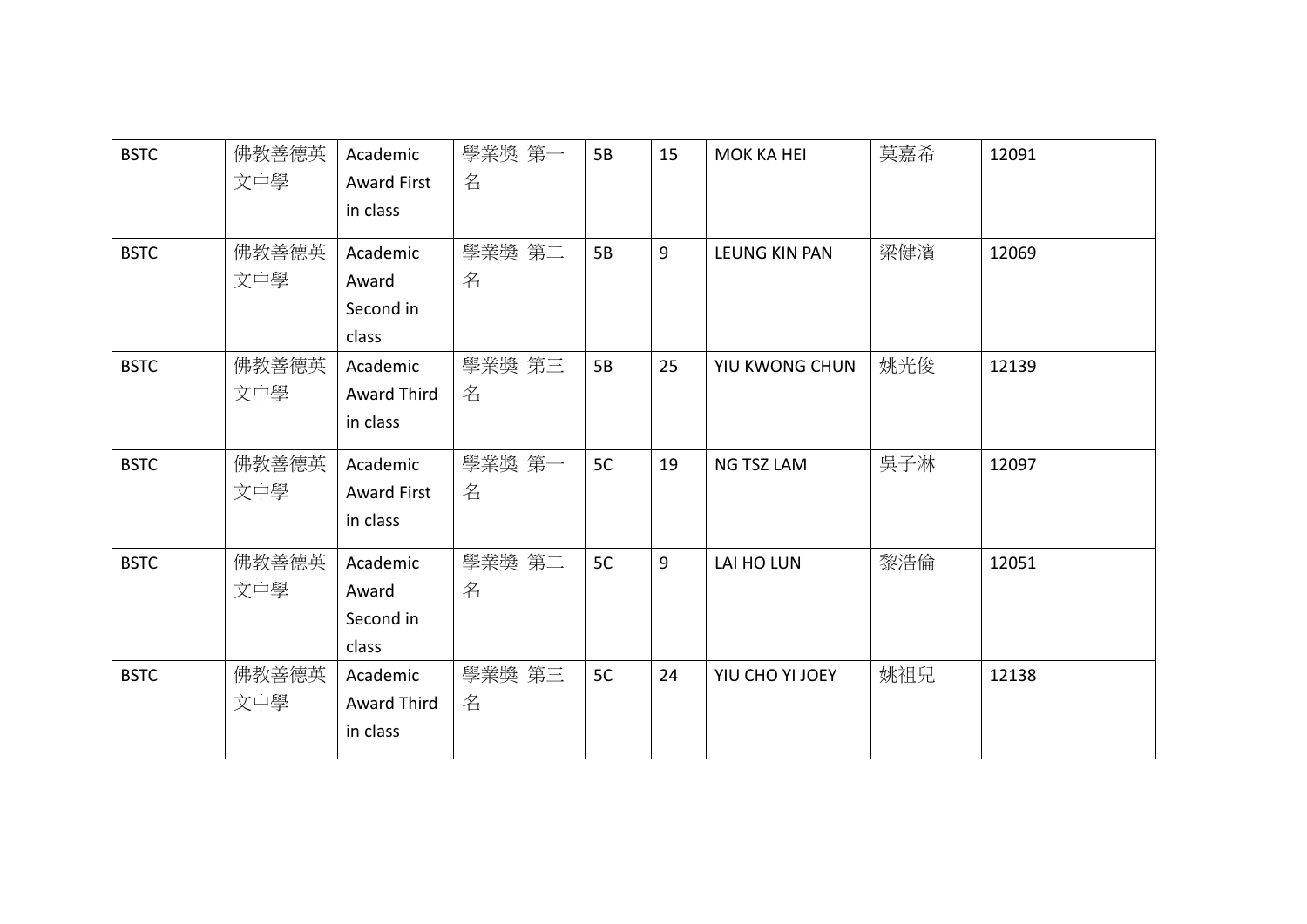| <b>BSTC</b> | 佛教善德英 | Academic           | 學業獎 第一 | 5 <sub>D</sub> | 9            | HO CHING YI       | 何靖怡 | 12040 |
|-------------|-------|--------------------|--------|----------------|--------------|-------------------|-----|-------|
|             | 文中學   | <b>Award First</b> | 名      |                |              |                   |     |       |
|             |       | in class           |        |                |              |                   |     |       |
| <b>BSTC</b> | 佛教善德英 | Academic           | 學業獎 第二 | 5 <sub>D</sub> | 11           | HO YUN PONG       | 何潤邦 | 11044 |
|             | 文中學   | Award              | 名      |                |              |                   |     |       |
|             |       | Second in          |        |                |              |                   |     |       |
|             |       | class              |        |                |              |                   |     |       |
| <b>BSTC</b> | 佛教善德英 | Academic           | 學業獎 第三 | 5D             | 17           | LO CHI TO         | 盧智滔 | 12082 |
|             | 文中學   | <b>Award Third</b> | 名      |                |              |                   |     |       |
|             |       | in class           |        |                |              |                   |     |       |
| <b>BSTC</b> | 佛教善德英 | Academic           | 學業獎 第一 | <b>5E</b>      | 20           | OR CHAK KONG      | 柯澤江 | 12105 |
|             | 文中學   | <b>Award First</b> | 名      |                |              |                   |     |       |
|             |       | in class           |        |                |              |                   |     |       |
| <b>BSTC</b> | 佛教善德英 | Academic           | 學業獎 第二 | <b>5E</b>      | 22           | PUN OI YI         | 潘藹怡 | 12109 |
|             | 文中學   | Award              | 名      |                |              |                   |     |       |
|             |       | Second in          |        |                |              |                   |     |       |
|             |       | class              |        |                |              |                   |     |       |
| <b>BSTC</b> | 佛教善德英 | Academic           | 學業獎 第三 | <b>5E</b>      | $\mathbf{1}$ | <b>CHAN CHUNG</b> | 陳頌雯 | 12002 |
|             | 文中學   | Award Third        | 名      |                |              | <b>MAN</b>        |     |       |
|             |       | in class           |        |                |              |                   |     |       |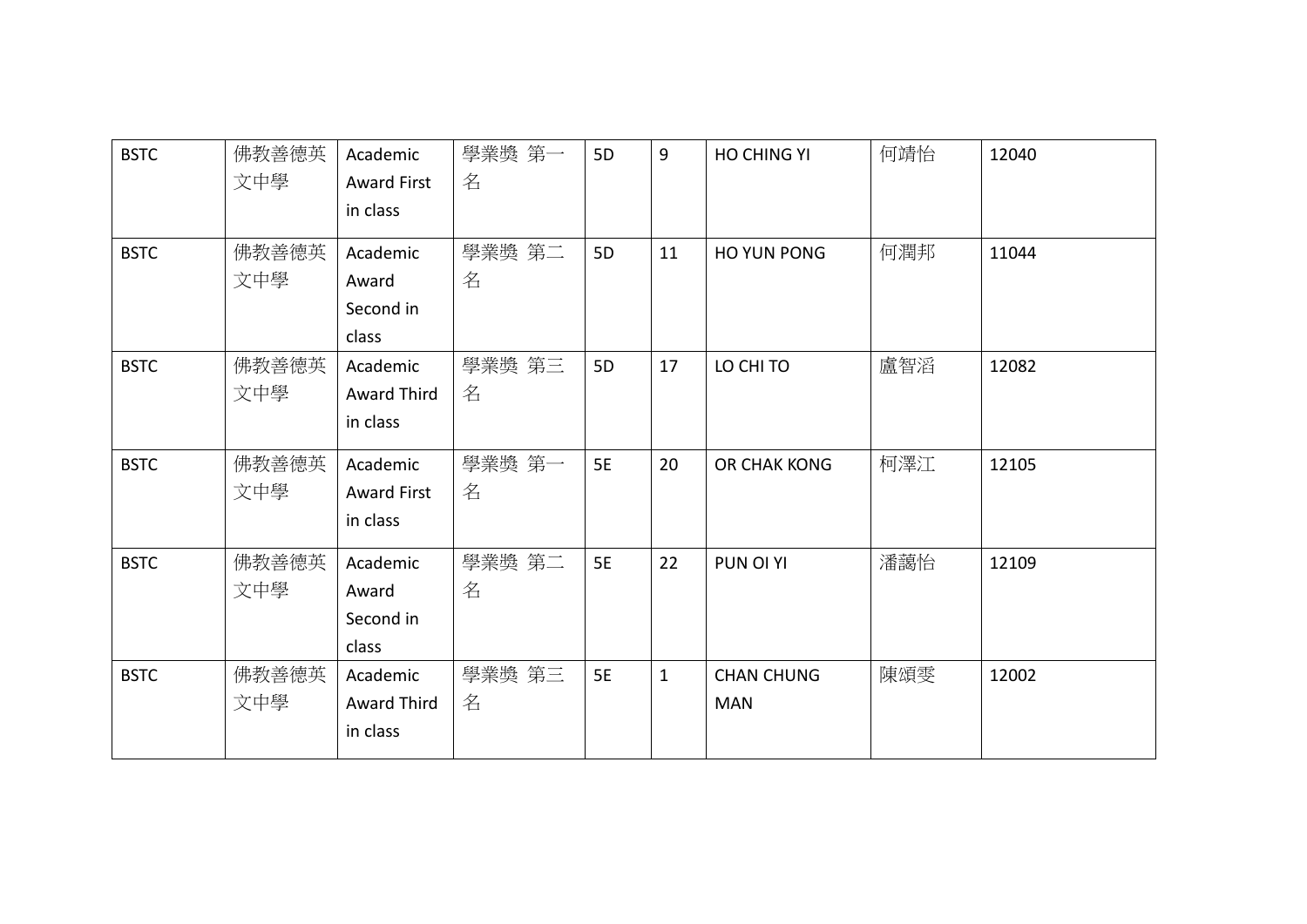| <b>BSTC</b> | 佛教善德英 | Outstanding   | 數學成績優異 | 1 <sup>C</sup> | 17 | 1C17 | LAU WAI YIN EGAN    | 劉韋賢 | 16056 |
|-------------|-------|---------------|--------|----------------|----|------|---------------------|-----|-------|
|             | 文中學   | Performance   | 獎 第一名  |                |    |      |                     |     |       |
|             |       | Award in      |        |                |    |      |                     |     |       |
|             |       | Mathematics   |        |                |    |      |                     |     |       |
|             |       | First in Form |        |                |    |      |                     |     |       |
|             |       | (S.1)         |        |                |    |      |                     |     |       |
| <b>BSTC</b> | 佛教善德英 | Outstanding   | 數學成績優異 | 1 <sup>C</sup> | 3  | 1C03 | <b>CHAN WAI YIN</b> | 陳煒弦 | 16012 |
|             | 文中學   | Performance   | 獎 第二名  |                |    |      |                     |     |       |
|             |       | Award in      |        |                |    |      |                     |     |       |
|             |       | Mathematics   |        |                |    |      |                     |     |       |
|             |       | Second in     |        |                |    |      |                     |     |       |
|             |       | Form $(S.1)$  |        |                |    |      |                     |     |       |
| <b>BSTC</b> | 佛教善德英 | Outstanding   | 數學成績優異 | 2B             | 12 | 2B12 | <b>KWOK MARCO</b>   | 郭思源 | 15049 |
|             | 文中學   | Performance   | 獎 第一名  |                |    |      |                     |     |       |
|             |       | Award in      |        |                |    |      |                     |     |       |
|             |       | Mathematics   |        |                |    |      |                     |     |       |
|             |       | First in Form |        |                |    |      |                     |     |       |
|             |       | (S.2)         |        |                |    |      |                     |     |       |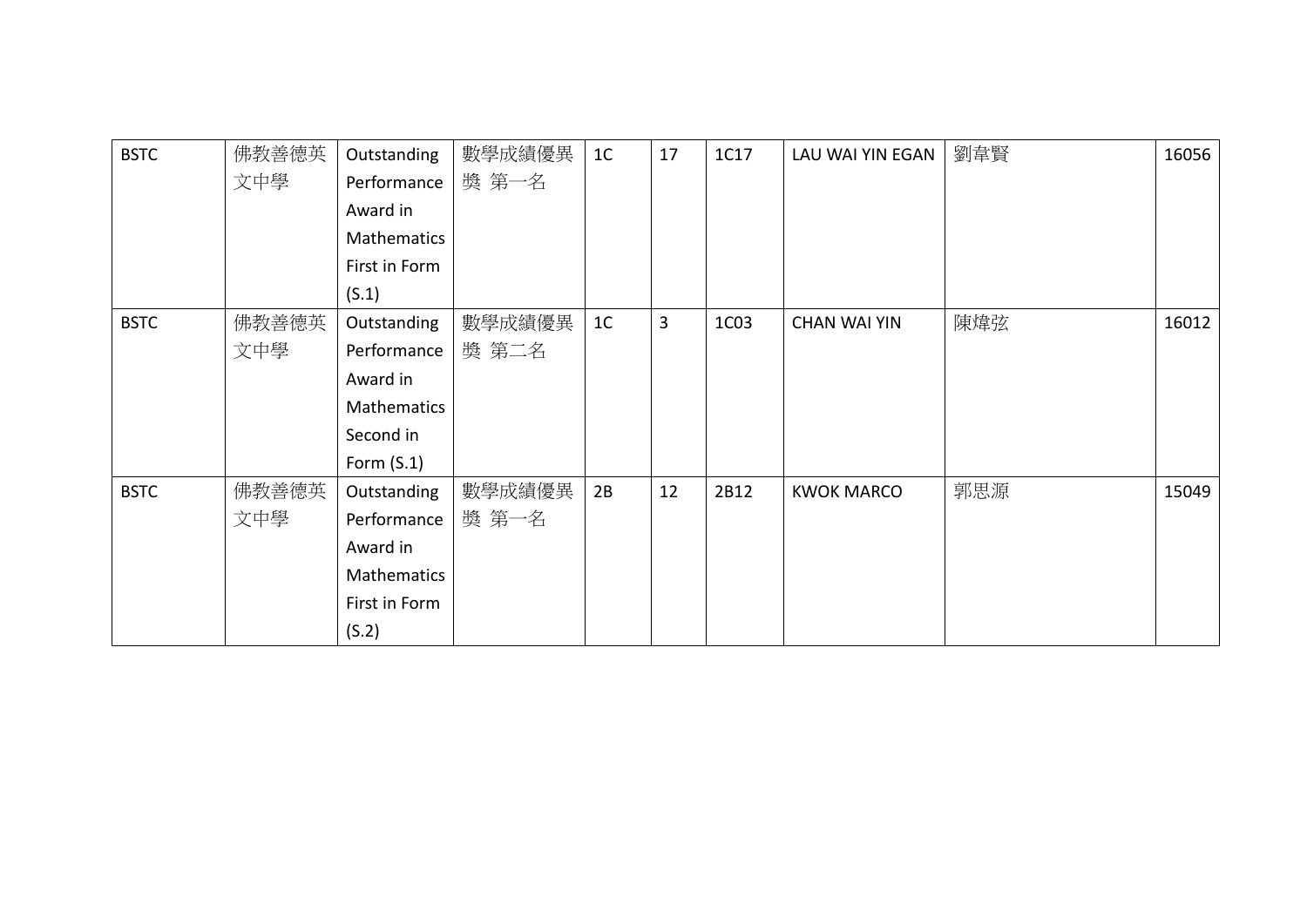| <b>BSTC</b> | 佛教善德英 | Outstanding        | 數學成績優異 | 2A | 26           | 2A26 | <b>NG KA YAN</b>     | 吳嘉恩 | 15089 |
|-------------|-------|--------------------|--------|----|--------------|------|----------------------|-----|-------|
|             | 文中學   | Performance        | 獎 第二名  |    |              |      |                      |     |       |
|             |       | Award in           |        |    |              |      |                      |     |       |
|             |       | <b>Mathematics</b> |        |    |              |      |                      |     |       |
|             |       | Second in          |        |    |              |      |                      |     |       |
|             |       | Form $(S.2)$       |        |    |              |      |                      |     |       |
| <b>BSTC</b> | 佛教善德英 | Outstanding        | 數學成績優異 | 3D | $\mathbf{1}$ | 3D01 | <b>CHAN LOK TUNG</b> | 陳洛潼 | 14008 |
|             | 文中學   | Performance        | 獎 第一名  |    |              |      |                      |     |       |
|             |       | Award in           |        |    |              |      |                      |     |       |
|             |       | Mathematics        |        |    |              |      |                      |     |       |
|             |       | First in Form      |        |    |              |      |                      |     |       |
|             |       | (s.3)              |        |    |              |      |                      |     |       |
| <b>BSTC</b> | 佛教善德英 | Outstanding        | 數學成績優異 | 3D | 29           | 3D29 | <b>SHUM SZE TUNG</b> | 岑司同 | 14096 |
|             | 文中學   | Performance        | 獎 第二名  |    |              |      |                      |     |       |
|             |       | Award in           |        |    |              |      |                      |     |       |
|             |       | Mathematics        |        |    |              |      |                      |     |       |
|             |       | Second in          |        |    |              |      |                      |     |       |
|             |       | Form $(S.3)$       |        |    |              |      |                      |     |       |
| <b>BSTC</b> | 佛教善德英 | <b>Buddhist</b>    | 佛學獎    | 1A | 20           | 1A20 | <b>MAN KA YING</b>   | 文嘉盈 | 16080 |
|             | 文中學   | Award $(S.1)$      |        |    |              |      |                      |     |       |
|             |       |                    |        |    |              |      |                      |     |       |